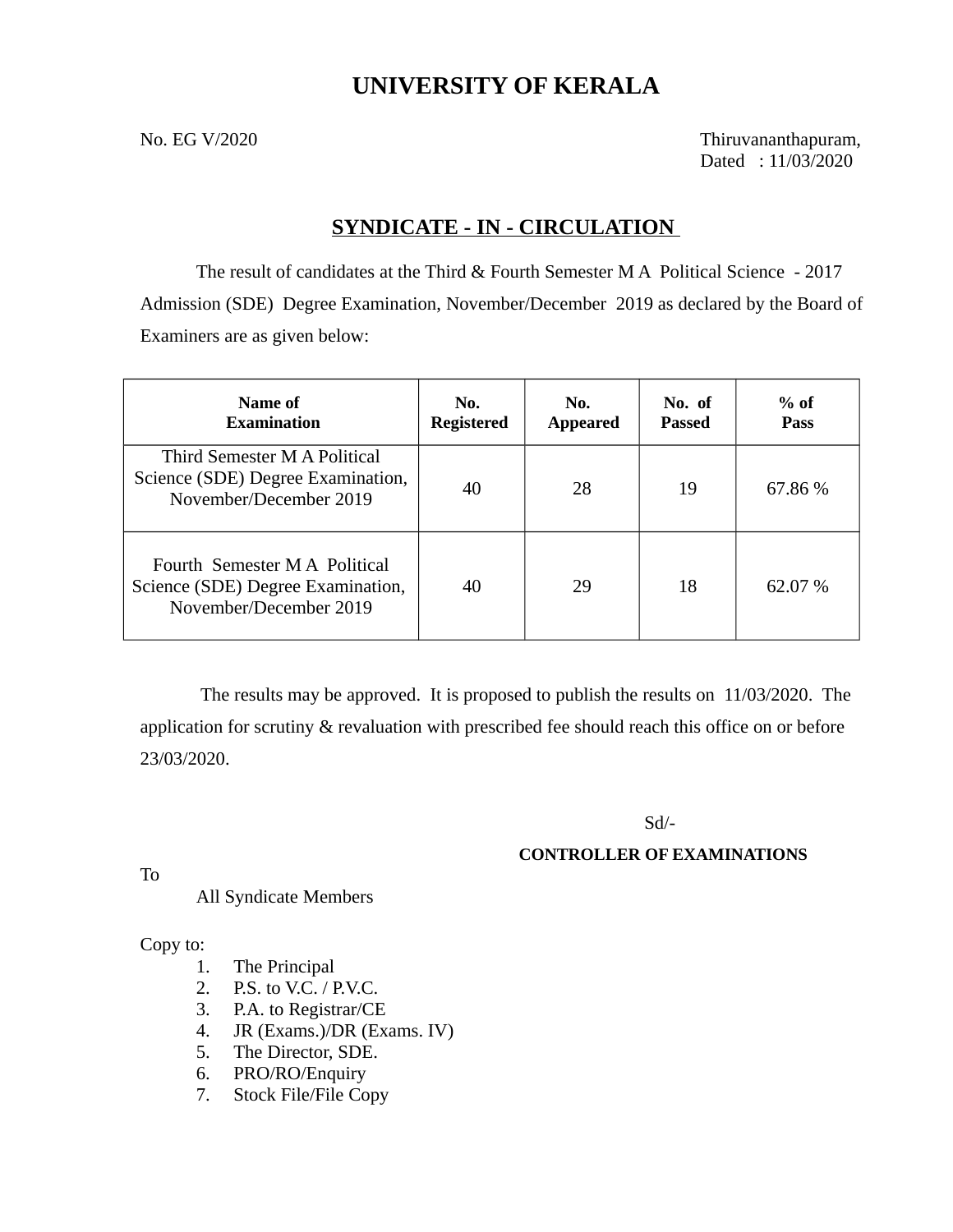#### **College Code:01**

# **University College, Thiruvananthapuram**

| <b>M.A.-Political Science (831)</b>               |             |         |           |           |
|---------------------------------------------------|-------------|---------|-----------|-----------|
| <b>ALL PASS</b><br>831171001                      | 1002        | 1008    | 1012      | 1014      |
| 1018                                              | 1029        | 1035    | 1038      | 1045      |
| 1047                                              | 1052        | 1055    | 1059      |           |
| <b>PASSED IN PARTS</b><br>831171020(1)<br>1067(4) | 1023(1,3,4) | 1031(1) | 1054(2,4) | 1056(3,4) |

**College Code:33**

# **B.J.M Govt. College, Chavara**

### **M.A.-Political Science (831)**

ALL PASS 831171049

#### PASSED IN PARTS

No Eligible Students

**College Code:46**

# **S. D. College, Alappuzha**

#### **M.A.-Political Science (831)**

ALL PASS PASSED IN PARTS 831171024 1030 1041

831171057(1,4) 1063(4)

**College Code:56**

# **N. S. S. College, Pandalam**

# **M.A.-Political Science (831)**

ALL PASS 831171044

#### PASSED IN PARTS 831171009(1,4)

Trivandrum

sd/- University Buildings CONTROLLER OF EXAMINATIONS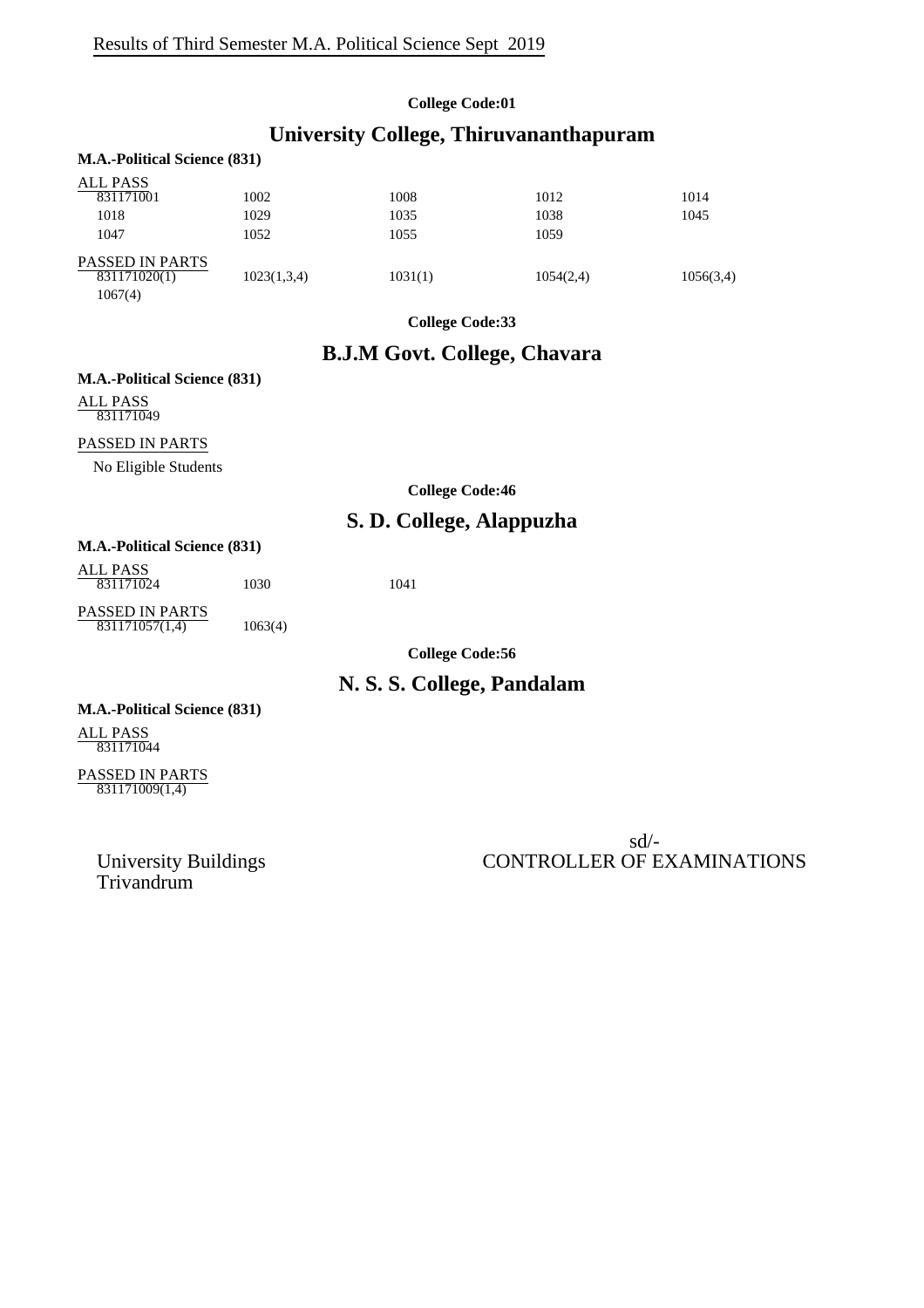#### **College Code:01**

# **University College, Thiruvananthapuram**

| <b>M.A.-Political Science (831)</b> |             |               |           |               |
|-------------------------------------|-------------|---------------|-----------|---------------|
| <b>FIRST CLASS</b><br>831171014     | 1035        | 1038          |           |               |
| <b>SECOND CLASS</b><br>831171047    | 1055        |               |           |               |
| <b>THIRD CLASS</b>                  |             |               |           |               |
| No Eligible Students                |             |               |           |               |
| <b>SEMESTER PASS</b>                |             |               |           |               |
| 831171001                           | 1008        | 1014          | 1023      | 1029          |
| 1035                                | 1038        | 1045          | 1047      | 1052          |
| 1055                                | 1056        | 1059          |           |               |
| <b>PASSED IN PARTS</b>              |             |               |           |               |
| 831171002(1,2,3,4,6)                | 1012(1,2,5) | 1018(1,3,4,6) | 1031(1,4) | 1054(1,3,4,6) |
| 1067(1,5,6)                         |             |               |           |               |

**College Code:33**

### **B.J.M Govt. College, Chavara**

| <b>FIRST CLASS</b> |                                                                                                                                                                                                                                                                                                                                    |  |  |  |  |  |
|--------------------|------------------------------------------------------------------------------------------------------------------------------------------------------------------------------------------------------------------------------------------------------------------------------------------------------------------------------------|--|--|--|--|--|
|                    | $\mathbf{v}$ $\mathbf{v}$ $\mathbf{v}$ $\mathbf{v}$ $\mathbf{v}$ $\mathbf{v}$ $\mathbf{v}$ $\mathbf{v}$ $\mathbf{v}$ $\mathbf{v}$ $\mathbf{v}$ $\mathbf{v}$ $\mathbf{v}$ $\mathbf{v}$ $\mathbf{v}$ $\mathbf{v}$ $\mathbf{v}$ $\mathbf{v}$ $\mathbf{v}$ $\mathbf{v}$ $\mathbf{v}$ $\mathbf{v}$ $\mathbf{v}$ $\mathbf{v}$ $\mathbf{$ |  |  |  |  |  |

**M.A.-Political Science (831)**

No Eligible Students

# SECOND CLASS

No Eligible Students

#### THIRD CLASS

No Eligible Students SEMESTER PASS

# 831171049

#### PASSED IN PARTS

No Eligible Students

**College Code:46**

# **S. D. College, Alappuzha**

#### **M.A.-Political Science (831)**

FIRST CLASS

No Eligible Students SECOND CLASS 831171041

#### THIRD CLASS

No Eligible Students

SEMESTER PASS

831171024 1030 1041

PASSED IN PARTS 831171057(1,2,3,4,6) 1063(1,2,3,4,6)

**College Code:56**

# **N. S. S. College, Pandalam**

#### **M.A.-Political Science (831)**

FIRST CLASS No Eligible Students SECOND CLASS